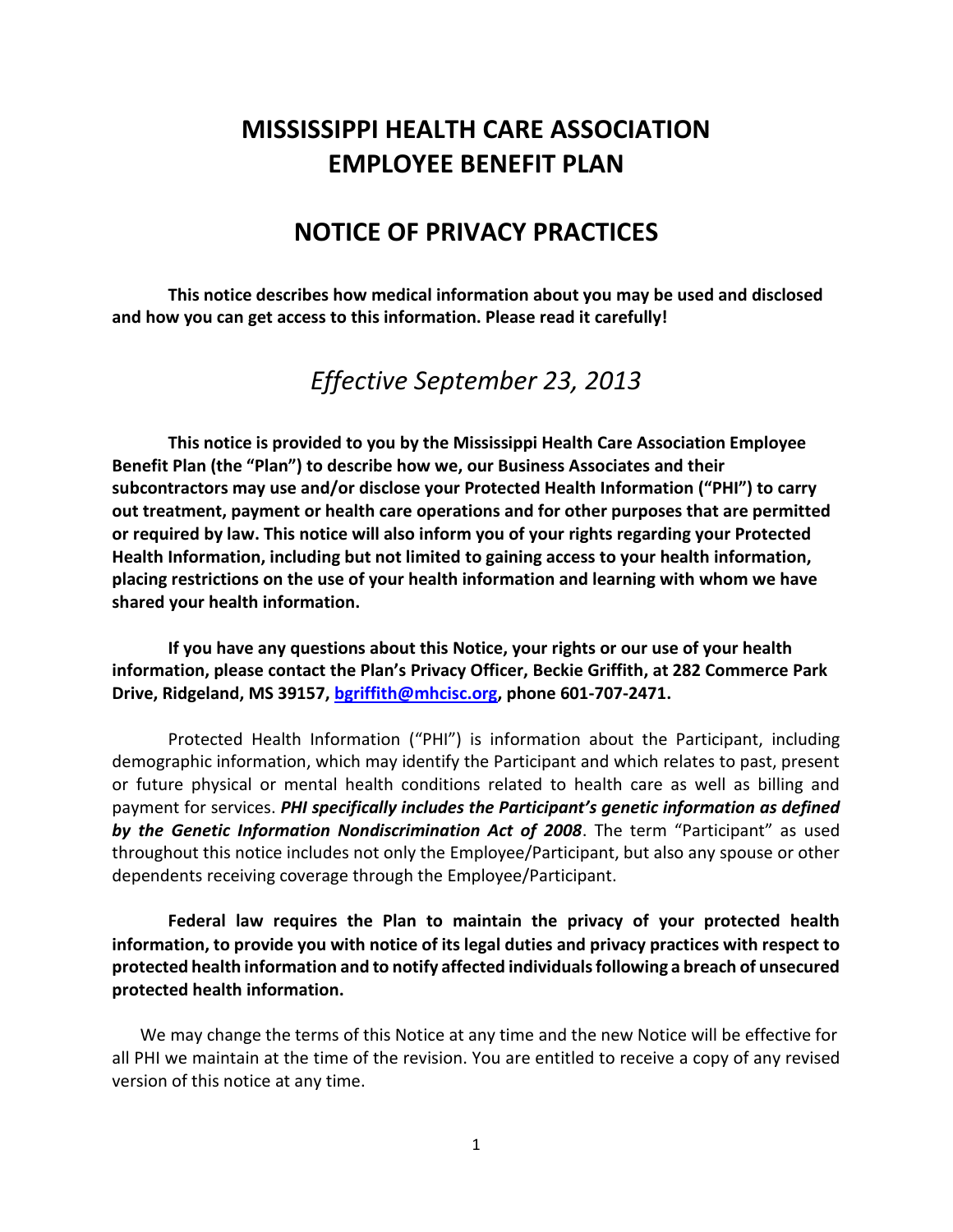In order to provide you with insurance coverage, it is necessary for the Plan to collect personal information about you from many different sources. These sources might include, among others, you, your employer, the Plan Sponsor, other insurers, third party administrators and health care providers. The law regulates how we may and may not use the Participant's medical information.

*HOW WE MAY USE OR DISCLOSE THE PARTICIPANT'S HEALTH INFORMATION:* We may use electronic record systems to manage your benefits and care. These electronic systems have safeguards to protect the Participant's information. We also have privacy policies and train our employees to limit the use of the Participant's information to those who need it to do their jobs. Following are ways the Plan may use the Participant's medical information:

- *To provide care and treatment.* We will use and disclose the Participant's PHI as allowed to provide, coordinate and manage the Participant's health care, benefits and related services. Doctors, hospitals, nurse practitioners and other people who are not employed by the Plan may share information they have about the Participant with the Plan to enable the Plan to provide and manage benefits for the Participant. Likewise, the Plan may share the Participant's PHI with healthcare providers such as doctors, hospitals, clinics, pharmacies, labs and therapists to assure the healthcare provider has the necessary information to diagnose and treat the Participant and to see that benefits are provided under the Plan. We may also communicate with healthcare providers for other treatmentrelated reasons.
- *For billing and payment.* We may use and share the Participant's information so that those who have provided care and services to the Participant can bill and collect payment for those services. For example, we may, among other things, give or receive your information to or from a healthcare provider in order to give approval before a procedure is performed or to make sure the provider has been paid the correct amount for its services; to determine if a procedure is medically necessary; to obtain payment for any mail order pharmacy services provided to you; to conduct utilization reviews; to coordinate care; to determine eligibility; to determine formulary compliance; to collect premiums; to calculate cost-sharing amounts; and to respond to complaints and appeals
- *For business reasons and for health care operations.* We may use and share your information for business reasons and to operate the Plan's health care operations. When we do this, we may, when possible, remove information that identifies the Participant. Some of the business reasons for which we may use or share the Participant's information include: to follow laws and regulations applicable to the Plan; to train and educate our staff; for Plan administration; for credentialing, licensure, certification and accreditation; to improve the services we provide; to prepare budgets and business planning; to perform audits; to maintain our computer systems; to evaluate the Plan's staff; to decide any additional services or benefits we should offer; to provide disease management for participant's with specific diseases or conditions; to provide preventative care, case management and care coordination; to administer re-insurance and stop-loss insurance;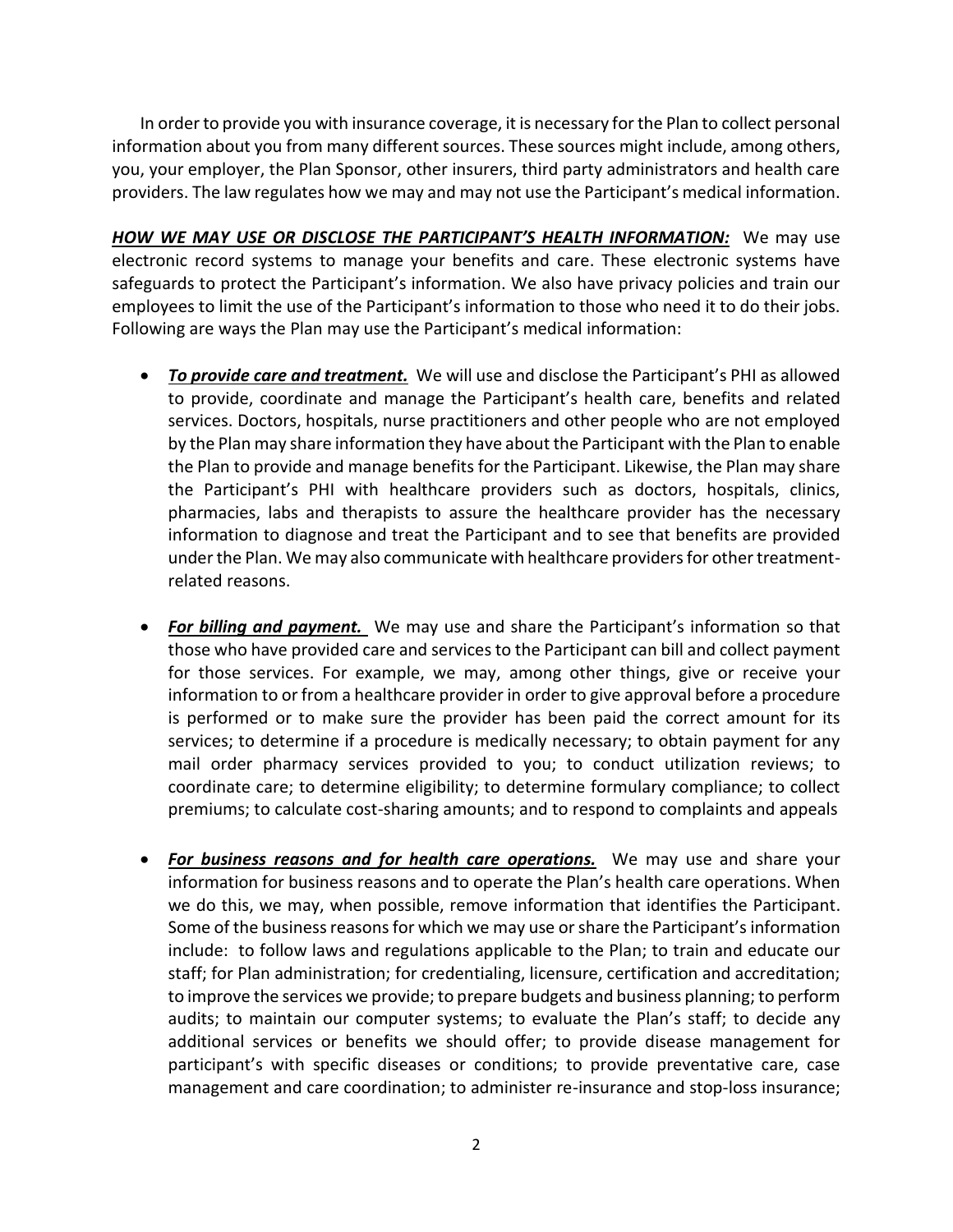to perform underwriting; to detect and investigate fraud; to implement data and information systems management; to provide customer service; and to find out how satisfied our Participants and their families are. Anyone we share the Participant's information with in order to perform any of these tasks on our behalf must also protect the use of the Participant's medical information. When required, the Plan enters into written agreements with such people or organizations to assure the Participant's information is protected by them and their subcontractors.

- *To contact the Participant about appointments, insurance, billing and other matters.* We may contact the Participant by mail, phone, text or email to discuss a scheduled procedure or treatment; benefits for a procedure or treatment; billing or payment; or to discuss case management. We may leave voice messages at the number provided for such communications. We may also use and disclose medical information to tell you about treatment alternatives or health-related benefits and services that may be of interest to you.
- *For fundraising.* Although unlikely, the Plan has the right to use limited information to contact you for fundraising purposes. You have the right to ask not to be contacted for such fundraising purposes. If we contact you, we will tell you how to prevent future contacts if you so desire.
- *To inform family members or friends involved in your care or paying for your care.* The Plan may share the Participant's information with family members and friends who are involved in the Participant's care or who are paying for the Participant's care, but only to the extent the information is directly relevant to such person's involvement with your care or payment for your care. For example, if a family member or caregiver calls us with prior knowledge of a claim, we may confirm whether the claim has been received and paid. When possible, the Plan will allow the Participant to tell us who is involved in the Participant's care. However, in emergency situations or other situations in which it is not possible for the Participant to provide such information, the Plan will use its best judgment and share only information that others need to know in order to see that the Participant gets the care that he or she needs. Unless you tell us not to, we may also share information about the Participant with a public or private agency during a disaster so the agency can help contact the Participant's family or friends to tell them where the Participant is and how the Participant is doing.
- *For research.* Under certain circumstances, the Participant's medical information may be used or disclosed for research to improve public health and develop new knowledge. For example, a research project may involve comparing the health and recovery of patients receiving one medicine for an illness to those who received a different medicine for the same illness. We only use and share your information for research as allowed by federal and state law. Each research project is approved through a special process that balances the research needs with the patient's need for privacy. In most cases, if the research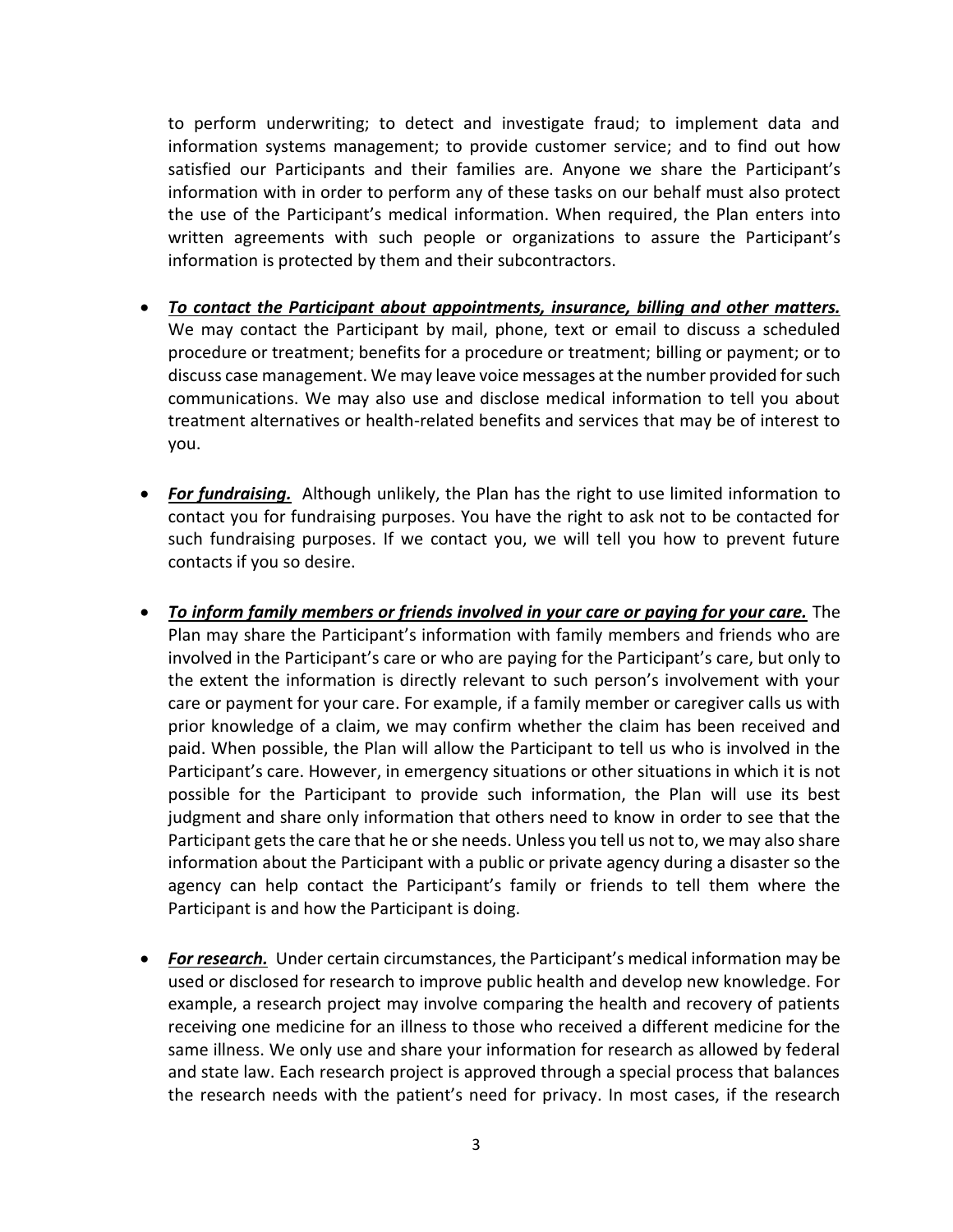involves your care or the sharing of medical information that can identify you, we will first explain to you how the information will be used and ask for your consent to use your information. The Plan may access the Participant's medical information before the approval process to design the research project and provide the information needed for approval. Health information used to prepare a research project will not leave the Plan.

- *As required by law.* We will disclose the Participant's health information when required to do so by federal, state or local law. The use or disclosure will be made in compliance with the relevant law and will be limited to the relevant requirements of the law. You will be notified, if required by law, of any such use or disclosure. Disclosure required by law might include responding to a court order, subpoena, warrant, summons or similar process; to identify or find a suspect, fugitive, material witness or missing person; situations in which the Participant is suspected to be a victim in a crime; disclosure because of a death we believe may have been caused by a crime; disclosure because of suspected criminal conduct; disclosure in an emergency to report a crime, the location of the crime or victims or to identify, describe or give the location of the person believed to have committed the crime; situations in which the Participant is in the custody of the police or other law enforcement officials; and situations in which the law requires us to report abuse, suspected abuse, neglect, suspected neglect, injuries to Participants, or domestic violence.
- *For public health.* We may use and disclose the Participant's information when necessary to prevent a serious threat to your health and safety or the health and safety of the public or another person. Such disclosures will only be made to someone who may be able to prevent the threat such as public health authorities or other authorities with authority to collect such information. Such disclosures may be made for the purpose of preventing or controlling disease, injury or disability; reporting child, elder or dependent adult abuse or neglect; reporting domestic violence; reporting to the Food and Drug Administration problems with products and reactions to medications; and reporting disease or infection exposure. When we report suspected elder or dependent adult abuse or neglect or domestic violence, we will inform the Participant promptly unless, in our best professional judgment, we believe such notification would place the Participant at risk of serious harm or would require informing the party we believe is responsible for the abuse, neglect or harm. We may also share the Participant's information with coroners, medical examiners and funeral directors so they can carry out their duties and federal officials for national security and intelligence activities
- *For health oversight.* We may disclose the Participant's medical information to a health oversight agency for activities authorized by law, such as surveys, audits, investigations and inspections. Oversight agencies seeking this information include governmental agencies that oversee the health care system, government benefits programs, licensure proceedings, other government regulatory programs and civil rights laws.

.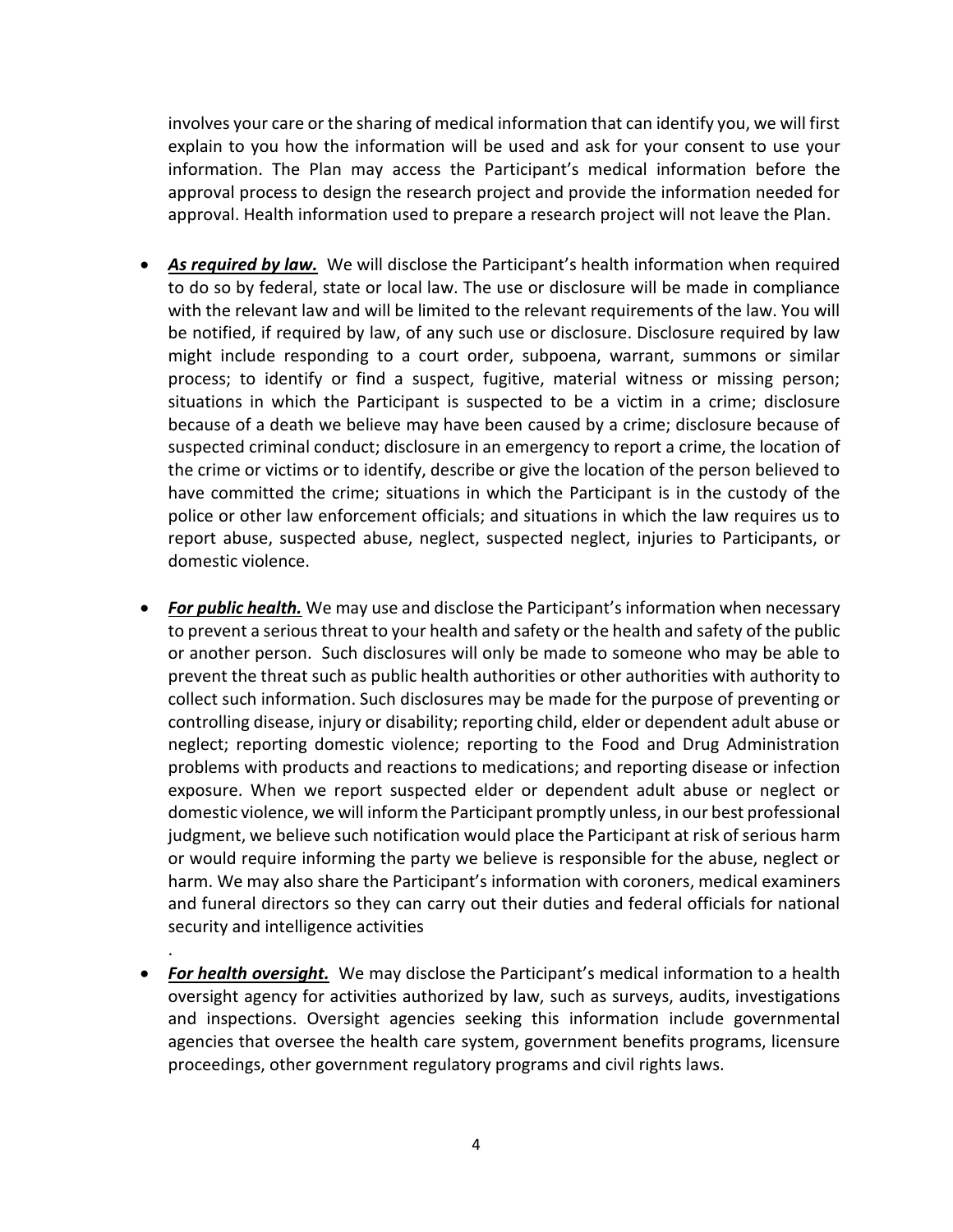- *Judicial and Administrative Proceedings.* The Plan may be required by law to disclose the Participant's medical information in the course of an administrative or judicial proceeding to the extent expressly authorized by a court or administrative order. We may also disclose information about the Participant in response to a subpoena, discovery request or other lawful process if reasonable efforts have been made to notify you of the request and provide you with a chance to object to disclosure in the appropriate forum, if possible.
- *Organ and tissue donation.* If the Participant is an organ or tissue donor, we may disclose the Participant's medical information to organizations involved in procuring, banking or transplanting organs and tissue.
- *Military Veterans.* If the Participant is or was a member of the armed forces, we may release medical information as required by military command authorities. We may also release information for the purpose of determination of eligibility for veterans' benefits. We may disclose such information to a foreign military authority if the Participant is or was a member of that foreign military service for the same purposes.
- *Workers' Compensation.* We may disclose the Participant's medical information as authorized to comply with workers' compensation laws and other similar legallyestablished programs. We may make periodic reports to your employer about your condition to the extent your care is covered by workers' compensation laws. We are may also be required by law to report cases of occupational injury or occupational illness to the employer or workers' compensation insurer.
- *Inmates or individuals in custody.* If the Participant is an inmate of a correctional institution or under the custody of a law enforcement official, the Plan may release medical information to the correctional institution or law enforcement official. This disclosure would be if necessary: (1) for the institution to provide the Participant with health care; (2) to protect the Participant's health and safety or the health and safety of others; or (3) to protect the safety and security of the correctional institution.
- *Breach notification.* In the case of a breach of unsecured protected health information of the Participant, we will notify you as required by law. If you have provided us with a current email address, we may use email to communicate with you related to the breach. In some cases, our business associate may provide the notification. We may also provide notification by other appropriate methods. We may also use the Participant's medical information to provide legally required notices of unauthorized access to or disclosure of the Participant's health information to appropriate government officials as required by law.
- *Business Associates.* We may disclose the Participant's health information to our business associates that perform functions on our behalf or provide us with services if the information is necessary for such function or services. All of our business associates are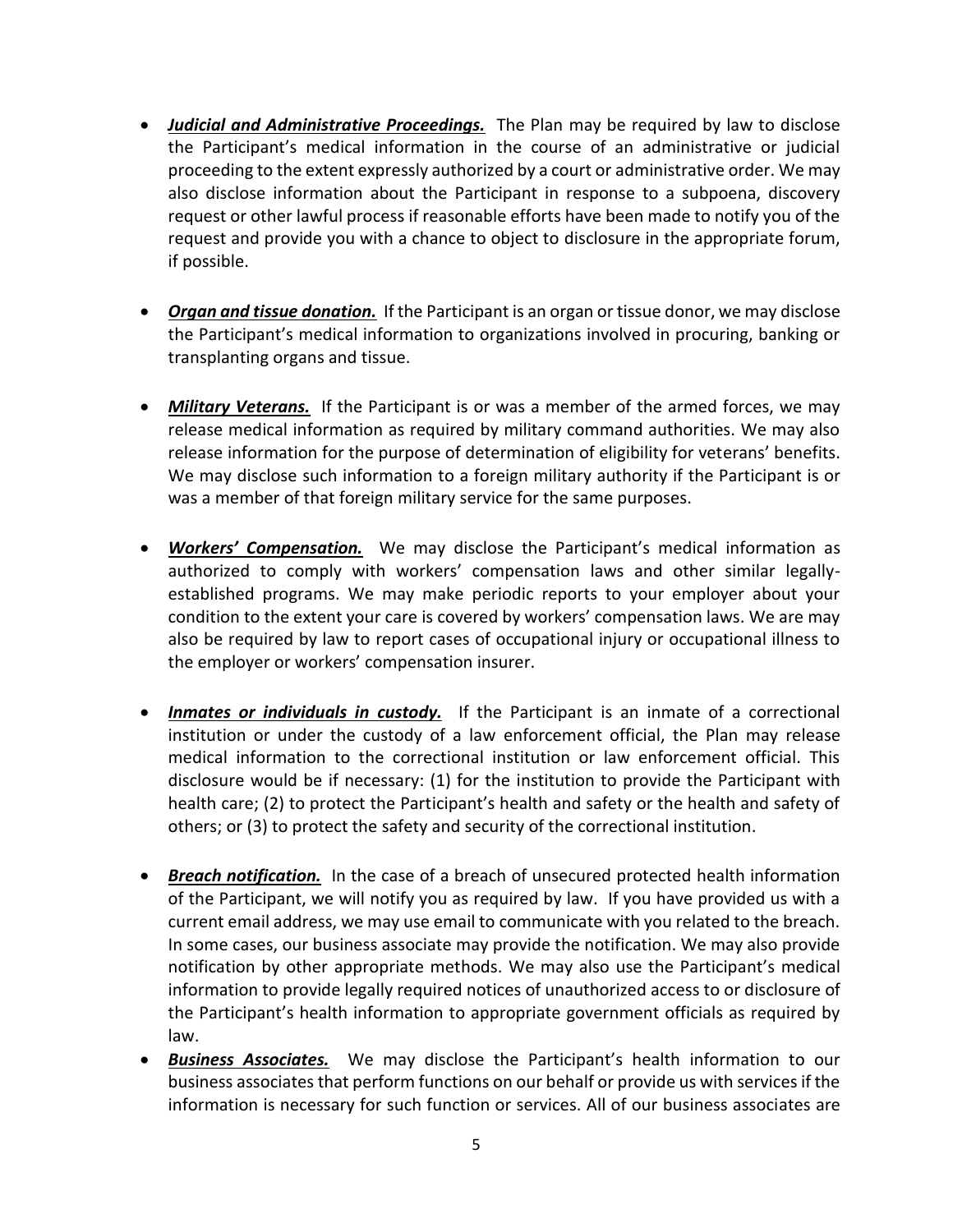obligated by contract and by law to protect the privacy of the Participant's health information and are not allowed to use or disclose any information other than as specified in this Notice.

- *To other covered entities such as other health plans.* We may in certain situations disclose your information to other covered entities, such as other health care plans which provide you benefits, to coordinate your care and benefits with such other entities as allowed by law.
- *To the Plan Sponsor.* In certain circumstances as allowed by law, we may provide certain parts of your information to the Plan's Sponsor, but only as expressly allowed.

#### *PERMITTED AND REQUIRED USES AND DISCLOSURES THAT REQUIRE THE PLAN TO PROVIDE YOU WITH AN OPPORTUNITY TO OBJECT TO THE USE OR DISCLOSURE*

As discussed above, there are certain situations in which the Plan is allowed or required to use or disclose the Participant's health information, but in which the Plan must give the Participant an opportunity to object to such use or disclosure. Those include:

- *Individuals involved in the Participant's care or payment for the Participant's care.* Unless the Participant objects, the Plan may disclose to a family member or close friend or any other person the Participant identifies information directly related to that person's involvement in the Participant's care and payment for said care. If the Participant is unable to agree or object to such disclosure, we may disclose such information as necessary if we determine it is in the Participant's best interest based on our professional judgment.
- *Disaster Relief.* We may provide protected health information to disaster relief organizations that seek such information to coordinate the Participant's care or to notify family members and friends of the Participant's location or condition during or after a disaster. The Participant will be given an opportunity to object to such disclosure whenever we can practically do so.
- *Disclosure of protected health information in response to legal process, subpoena or discovery in a legal proceeding.* When practical for us to do so, we will notify the Participant or authorized representative when a Participant's protected health information is sought by a third party through legal process such as a subpoena or discovery requests. If we are informed the Participant has taken timely steps to object to such disclosure and are provided written evidence of such objection filed in the appropriate forum, we will refrain from disclosing such information until otherwise ordered by the Court or other tribunal to disclose said information notwithstanding the Participant's objection. We may also inquire from the requesting party what steps, if any,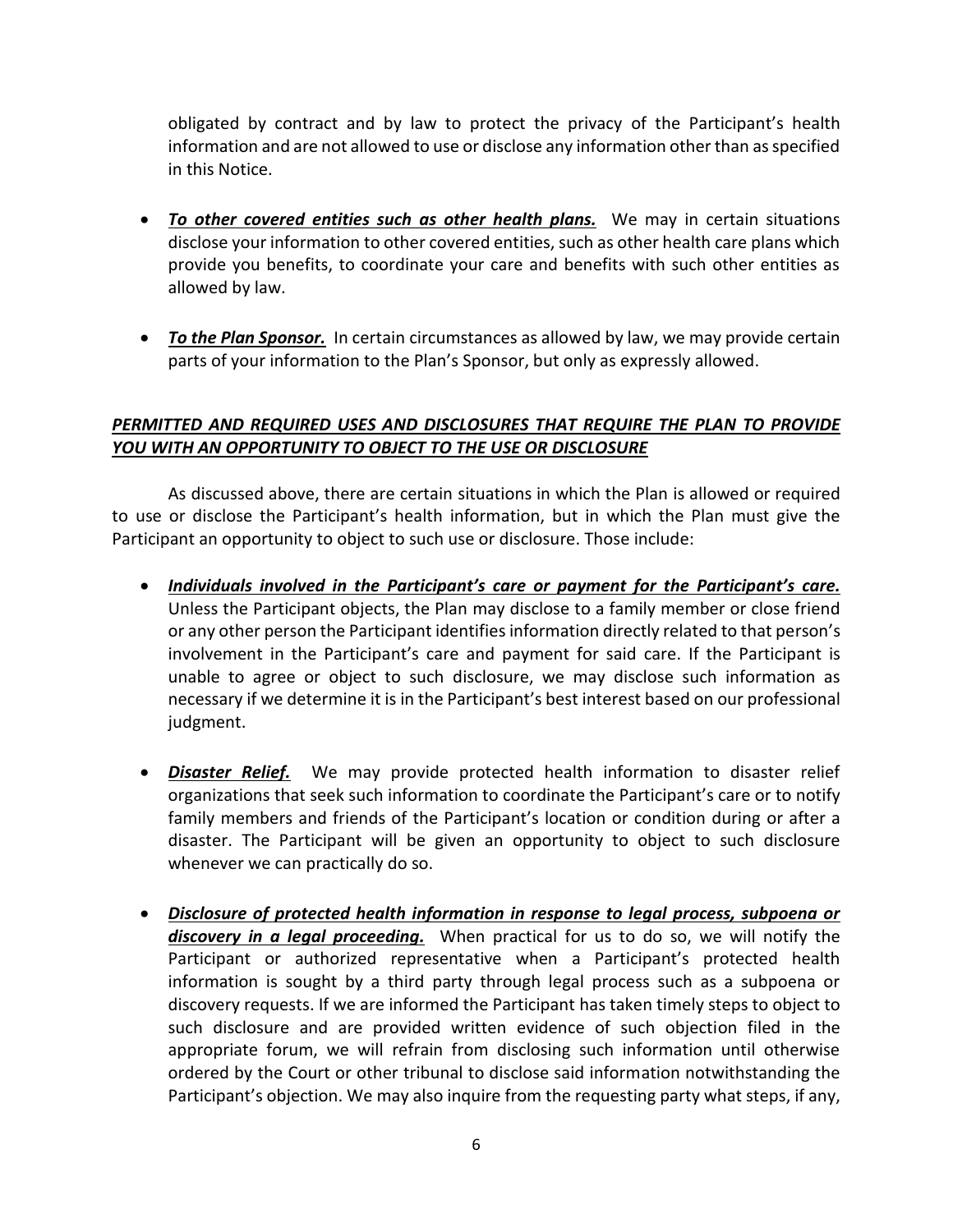have been taken to notify the Participant of the request or to protect or limit use of the Participant's health information.

• *For fundraising purposes.* You will be given an opportunity to inform us you do not wish for your health information to be used for fundraising purposes.

### *WHEN THE PLAN MAY NOT USE OR DISCLOSE THE PARTICIPANT'S PROTECTED HEALTH INFORMATION*

- *Without your written authorization.* Except for the permitted uses and disclosures set forth above, the Plan will not use or share the Participant's protected health information unless the Participant or authorized representative agrees to such use or disclosure in writing. Any such authorization by the Participant or authorized representative may be revoked in writing at any time. If the Plan receives such a written revocation of authorization, it will no longer use or disclose the protected health information for reasons covered by the written authorization. You should understand that the Plan is unable to take back any disclosures already made with your authorization prior to your revocation.
- *Marketing.* Without your written authorization, we are expressly prohibited from using or disclosing your protected health information for marketing purposes.
- *Selling your information.* We may not sell your health information without your written authorization.
- *Genetic information.* We will not use or disclose any of your protected health information that contains genetic information for underwriting purposes or any other purposes prohibited by law.
- *Psychotherapy notes.* We may not generally use or disclose the Participant's psychotherapy notes without written authorization.

#### *YOUR RIGHTS REGARDING YOUR HEALTH INFORMATION*

• *Right to review and get a copy of your medical information.* You have the right to look at and get a copy of your medical information, including billing records, in paper or electronic format. This information will generally be contained in a "designated record set"—medical records and other records maintained and used in making enrollment, payment, claims adjudication, medical management and other decisions. Your request to do so must be made in writing by forwarding your request to the Privacy Officer identified in this Notice. We will act on your request no later than 30 days following receipt of your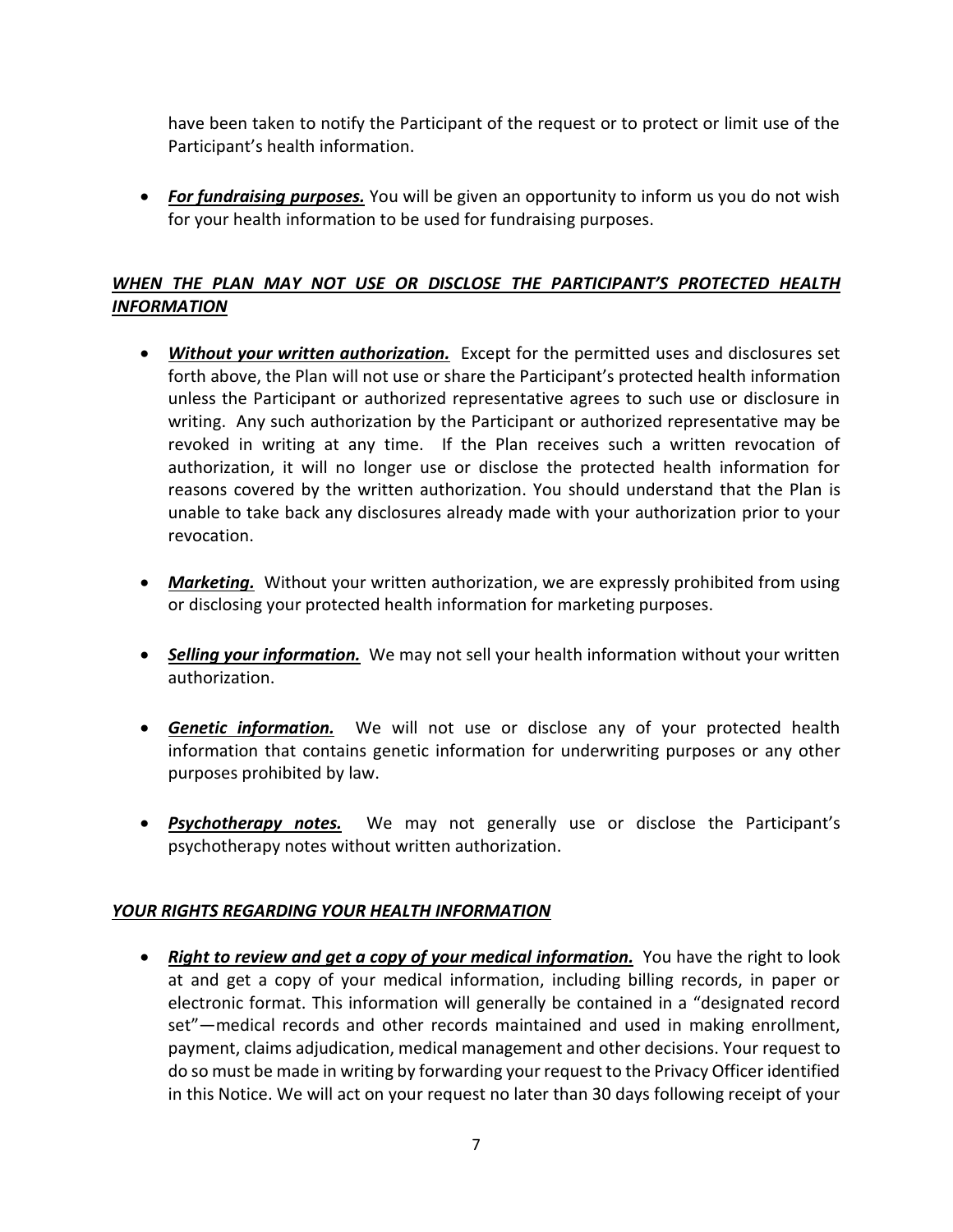request. If we need more time, we will inform of that need and provide a reason why we need the additional time. The Plan may charge a fee to cover copying, mailing and other costs and supplies as allowed by law. You may not inspect or copy the following records: psychotherapy notes; information compiled in reasonable anticipation of, or used in, a civil, criminal or administrative action or proceeding; protected health information restricted by law; information that is related to medical research in which you have agreed to participate; information the disclosure of which may result in harm or injury to you or another person; or information that was obtained under a promise of confidentiality. In certain cases, we may deny your request and in those cases we will give you the reason for our denial in writing. Under certain circumstances you may have a right to have our decision not to allow you to inspect or obtain a copy of certain health information reviewed. Please contact the Privacy Officer identified in this notice to ask questions about such situations.

- *Right to ask for a change in your medical information.* If you think our information about you is not correct or complete, you may ask us to correct your record by writing to the Privacy Officer identified in this notice. Your written request must say why you are asking for the correction. We will respond within 60 days of our receipt of your request. If we need additional time to respond, we will notify you of that need and provide a reason why the extension is needed. If we agree, we will tell you and correct or amend your record. The Plan is unable to remove anything from your record, but can only add new information to correct or complete the existing information. With your help, we will notify others who have the incorrect or incomplete medical information. If your request is denied, we will tell you why in writing. You will have a right to submit a written statement up to 250 words that tells us why you believe your information is incorrect or missing and we will add your written statement to your record and include it whenever we share the part of your record the written statement applies to. If we prepare a rebuttal to your written statement, we will provide you with a copy and may also include our rebuttal when your information is shared.
- *Right to a list or accounting of when your medical information was shared.* You have a right to ask for a list of when your health information was shared without your written consent. The Plan does not have to account for disclosures provided with your written authorization; for your treatment, payment or for the Plan's business operations; for notification and communication with family; related to specialized government functions or for purposes of research or public health which exclude direct patient identifiers or which are incidental to a use or disclosure otherwise permitted or authorized by law; to a health oversight agency or law enforcement official to the extent the Plan has received notice from that agency or official that providing the accounting would be reasonably likely to impede its activities; or disclosures made before April 14, 2003. You must request the accounting of disclosures in writing to the Privacy Officer identified in this notice. Your request must state the time period for which you want the list. That time period may not be longer than 6 years back from the date of your request. The first list you ask for within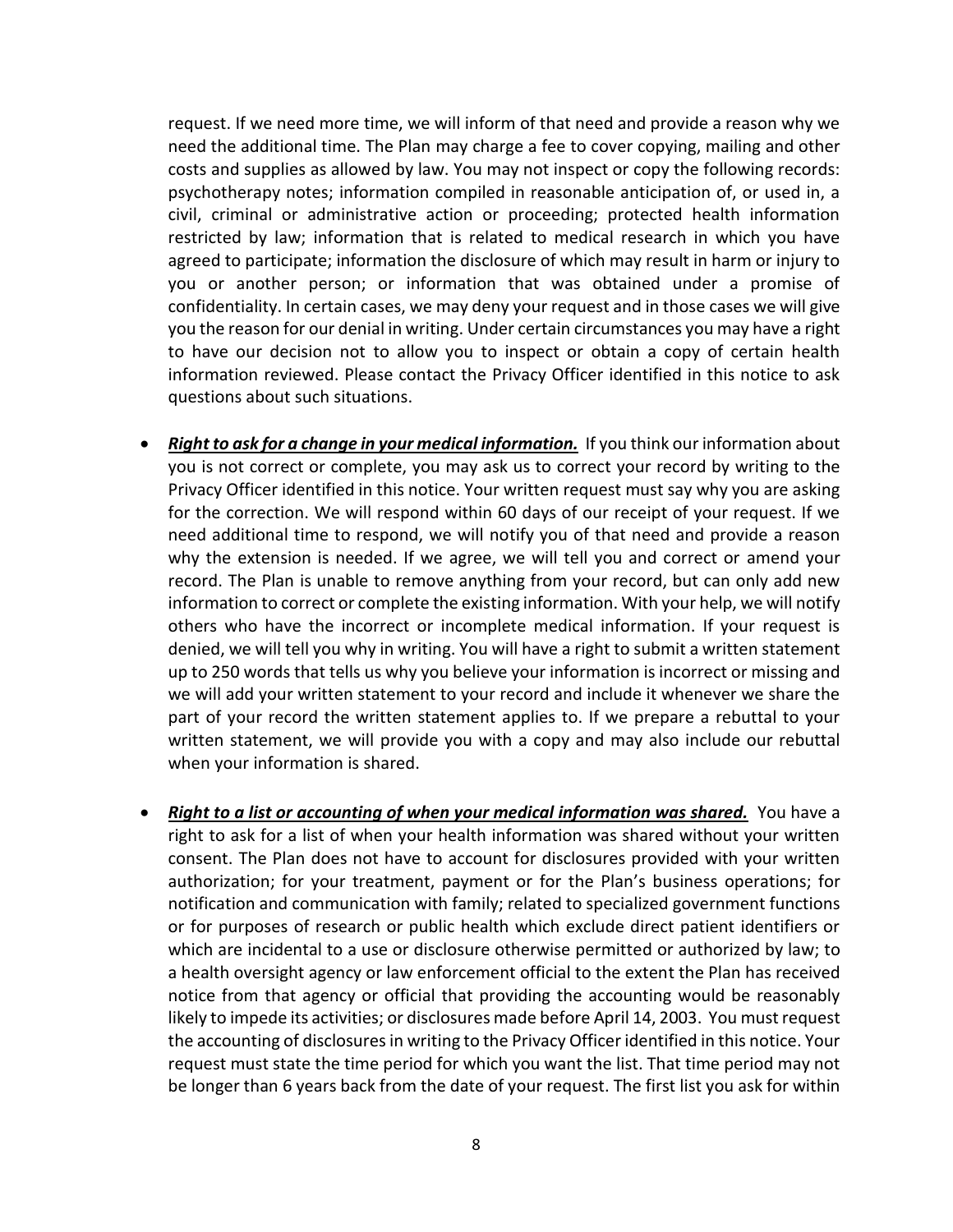a 12 month period will be free, but you may be charged a fee if you request another accounting of disclosures in that same 12-month period. We will respond to your request within 60 days of our receipt of the request. If we need more than 60 days, we will inform you of the need for an extension and provide a reason why the extension is needed.

- *Right to notice in case of a breach.* You have a right to be notified if there is any breach of your unsecured protected health information. If such a breach occurs, we will notify you of such breach in accordance with applicable federal law. We will also follow applicable laws in notifying governmental entities of the breach if required.
- *Right to request restrictions or limitations on the use and sharing of your medical information.* You have the right to request a restriction or limitation on the health information that we use for treatment, payment or health care operations. You also have the right to ask that we limit the health information we disclose to someone involved in your care or payment for your care, such as a family member or friend. For example, you may request that we not share information about a particular diagnosis or procedure with your spouse, family member or friend. To request such a restriction, you should make the request in writing to the Privacy Officer identified in this notice. Your request should specifically identify the information you wish to have restricted and the person(s) to which the restriction should apply. In certain circumstances, we may not agree to your request except for those cases in which you ask us not to disclose protected health information to another health plan when you have paid for the particular service in full out-of-pocket and are not looking to the other health plan to pay for the particular service, as set forth in the next section. Otherwise, if we agree to your request, we will comply with the request unless the disclosure is necessary to provide you with emergency treatment.
- *Right to limit sharing of information with health plans.* If you paid for a particular service in full out-of-pocket (in other words, you requested that the medical provider not bill us for the service), you have the right to ask that your protected health information related to that item or service not be shared or disclosed to the Plan for purposes of payment or health care operations. Your request must be honored by the medical provider. You should notify the provider of your desire to limit such information before the service is received since pre-authorization from the Plan might require the provider to share information with the Plan before the actual service is provided. We cannot prevent such information from being provided before a procedure if the provider has not received such instructions from you at that time.
- *Right to request confidential communications.* You have the right to request that you receive your health information in a specific way or at a specific location. For example, you may ask that we send information to a particular address or email account. We will comply with all reasonable requests sent in writing to the Privacy Officer identified in this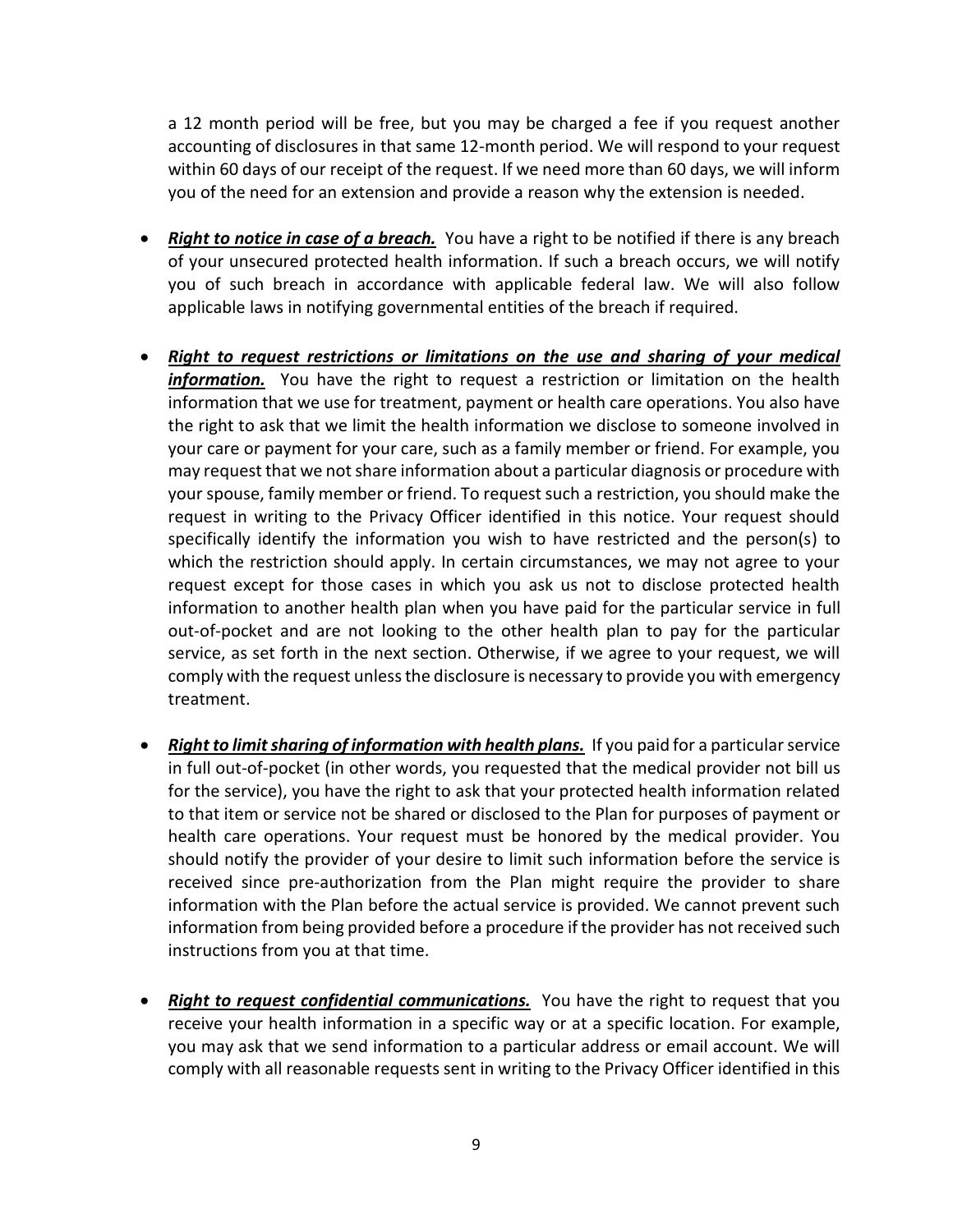notice. We will not ask you why you have requested that your communications be delivered in a specific way or to a specific location.

- *Right to get a paper copy of this notice.* You have a right to get a paper copy of this notice even if you have already agreed to receive it electronically. You may obtain a paper copy by contacting the Privacy Officer identified in this notice.
- *Underwriting decisions.* You have the right to know the reasons for an unfavorable underwriting decision. Previous underwriting decisions may not be used as the basis for future underwriting decisions unless we make an independent evaluation of the basic facts. Your genetic information cannot be used for underwriting purposes or other purposes expressly prohibited by law.
- *Right not to be subjected pretext interviews.* You have the right with very limited exceptions not to be subjected to pretext interviews. This Plan does not engage in pretext interviews.
- *Right to file a complaint.* You have the right to file a complaint regarding the use or disclosure of your protected health information. If you believe your privacy rights have been violated, you may file a complaint with the Plan's Privacy Officer identified in this Notice. You may also file a complaint with the Office of Civil Rights at the following address:

Office of Civil Rights, Region IV U.S. Department of Health & Human Services Sam Nunn Atlanta Federal Center Suite 16T70 61 Forsyth Street, S.W. Atlanta, GA 30303-8909

The form of the Complaint to submit to the Office of Civil Rights can be found at [www.hhs.gov/ocr/privacy/hipaa/complaints/hipcomplaint.pdf.](http://www.hhs.gov/ocr/privacy/hipaa/complaints/hipcomplaint.pdf)

You may not be retaliated against for filing a complaint.

#### *CHANGES TO THIS NOTICE OF PRIVACY PRACTICES*

The Plan reserves the right to amend its privacy practices and the terms of this Notice of Privacy Practices at any time in the future. Until such amendment is made, we are required to comply with this notice. After an amendment is made, the revised Notice of Privacy Practices will apply to all protected health information that we maintain, regardless of when it was created or received. We will keep a copy of the current notice posted at the Plan Office and you have a right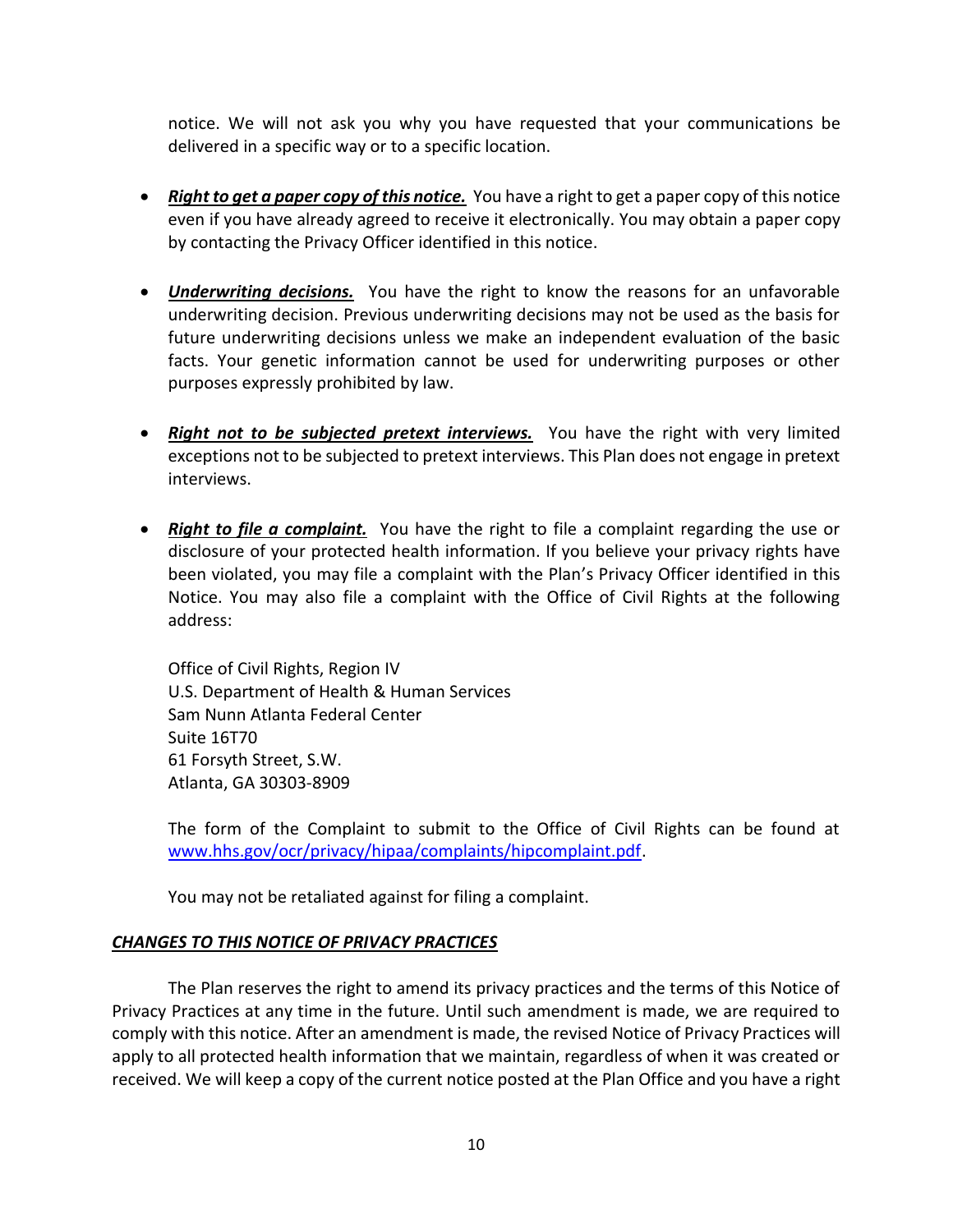to receive a copy of the most current policy upon request from the Privacy Officer. Revisions to our Notice of Privacy Practices may also be posted on the Plan's website.

Please note that we do not destroy personal information about you when you terminate coverage with the Plan. It may be necessary to use and disclose this information for the purposes described in this Notice even after your coverage terminates; however, policies and procedures will remain in place to protect against inappropriate use or disclosure.

*IF YOU HAVE ANY QUESTIONS, WANT TO MAKE A REQUEST, OR WANT TO FILE A COMPLAINT,* please contact our Privacy Officer, Beckie Griffith at 282 Commerce Park Drive, Ridgeland, MS 39157, (601) 707-2471 or bgriffith@mhcisc.org.

#### **IMPORTANT NOTICE REGARDING PLAN'S GRANDFATHERED STATUS**

#### **(***APPLIES TO COVERAGE OPTION A ONLY!)*

The Mississippi Health Care Association Employee Benefit Plan (Coverage Option A) is a "grandfathered health plan" under the Patient Protection and Affordable Care Act ("PPACA"). As permitted by PPACA, a grandfathered health plan can preserve certain basic health coverage that was already in effect when that law was enacted. Being a grandfathered plan means that your plan may not include certain consumer protections of PPACA that apply to other plans, for example, the requirement for the provision of preventive health services without any cost sharing. However, grandfathered health plans must comply with certain other consumer protections in PPACA, for example, the elimination of lifetime and annual limits on benefits. *One of the provisions of PPACA which does NOT apply to MHCAEBP as a grandfathered plan is the new requirement regarding appeal procedures, including the requirement for external review of all claims appeals.*

Questions regarding which protections apply and which protections do not apply to a grandfathered health plan and what might cause a plan to change from grandfathered health plan status can be directed to the Plan at MHCAEBP, 282 Commerce Park Drive, Ridgeland, MS 39157; Phone (601)707-2471 or (888)927-9227; Fax (601)707-2482. You may also contact the Employee Benefits Security Administration, U.S. Department of Labor at 1-866-444-3272 or [www.dol.gov/ebsa/healthreform.](http://www.dol.gov/ebsa/healthreform) This website has a table summarizing which protections do and do not apply to grandfathered health plan. **Note: Coverage Option B is not grandfathered under the Affordable Care Act.**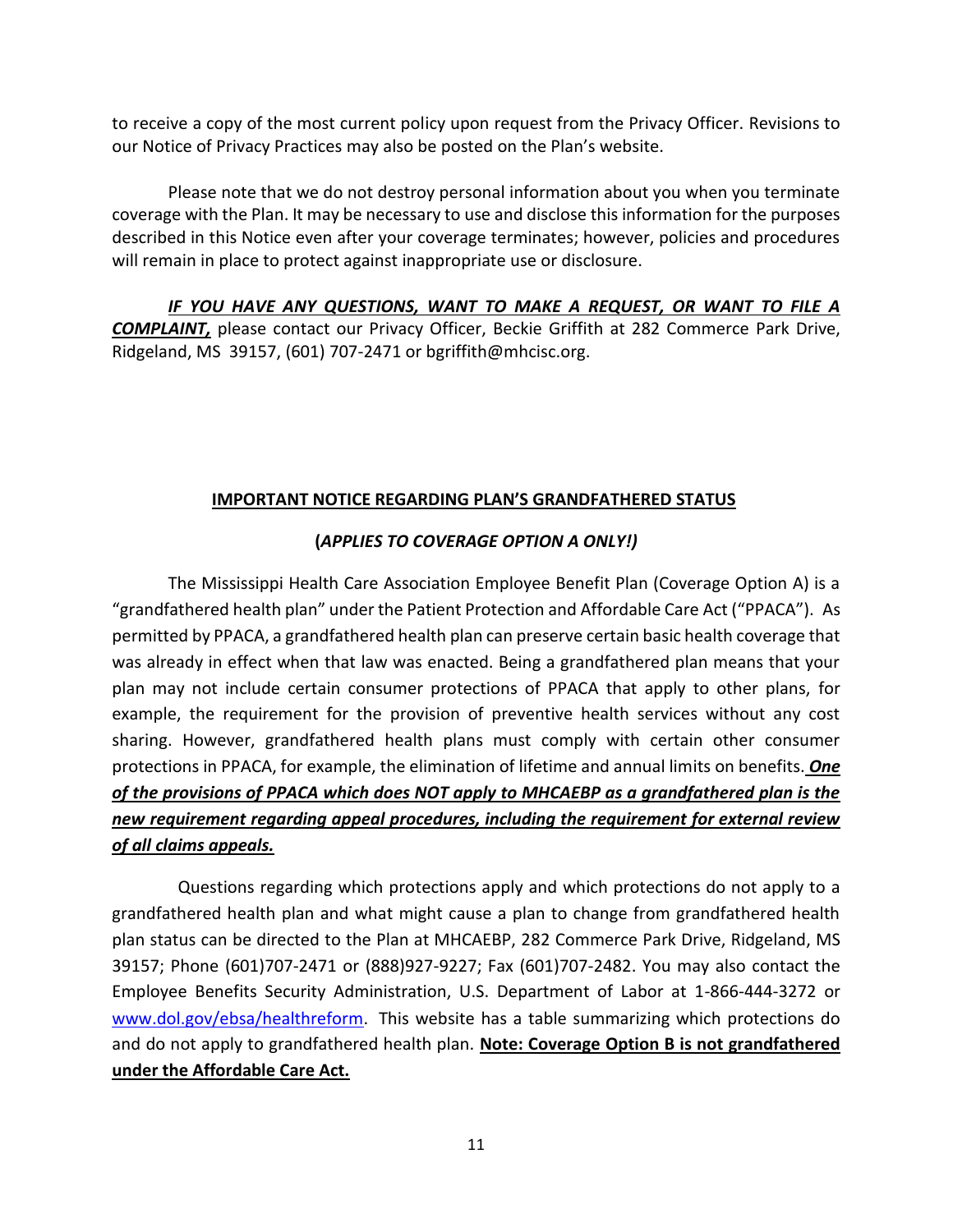## **NOTICE OF NONDISCRIMINATION AND ACCESSIBILITY UNDER §1557 OF THE AFFORDABLE CARE ACT**

### **DISCRIMINATION IS AGAINST THE LAW**

Mississippi Health Care Association Employee Benefit Plan (the "Plan") complies with applicable Federal civil rights laws and does not discriminate on the basis of race, color, national origin, age, disability, or sex. This Facility does not exclude people or treat them differently because of race, color, national origin, age, disability, or sex.

This Plan:

- Provides free aids and services to people with disabilities to communicate effectively with us, such as:
	- o Qualified sign language interpreters
	- o Written information in other formats (large print, audio, accessible electronic formats, other formats)
- Provides free language services to people whose primary language is not English, such as:
	- o Qualified interpreters
	- o Information written in other languages

If you need these services, contact the Plan's Civil Rights Coordinator, Amelia Roberts, at (601)707-2471 or (888)927-9227, [aroberts@mhcisc.org,](mailto:aroberts@mhcisc.org) 282 Commerce Park Drive, Ridgeland, Mississippi 39157, Fax: (601)707-2482.

If you believe this Plan has failed to provide these services or has discriminated in another way based on race, color, national origin, age, disability or sex, you can file a grievance in person or by mail, fax, or email by sending your grievance to:

Amelia Roberts Civil Rights Coordinator MHCAEBP 282 Commerce Park Drive Ridgeland, MS 39157 PH: (601)707-2471 or (888)927-9227 FAX: (601)707-2482 [aroberts@mhcisc.org](mailto:aroberts@mhcisc.org)

If you need help filing a grievance, Amelia Roberts, our Civil Rights Coordinator, is available to help you. You may contact her as set forth above.

You can also file a civil rights complaint with the U.S. Department of Health and Human Services, Office for Civil Rights, electronically through the Office for Civil Rights Complaint Portal, available at *<https://ocrportal.hhs.gov/ocr/portal/lobby.jsf>* or by mail or phone at: U.S. Department of Health and Human Services, 200 Independence Avenue SW, Room 509F, HHH Building, Washington, DC 20201, 1-800-368-1019, 800-537-7697 (TDD).